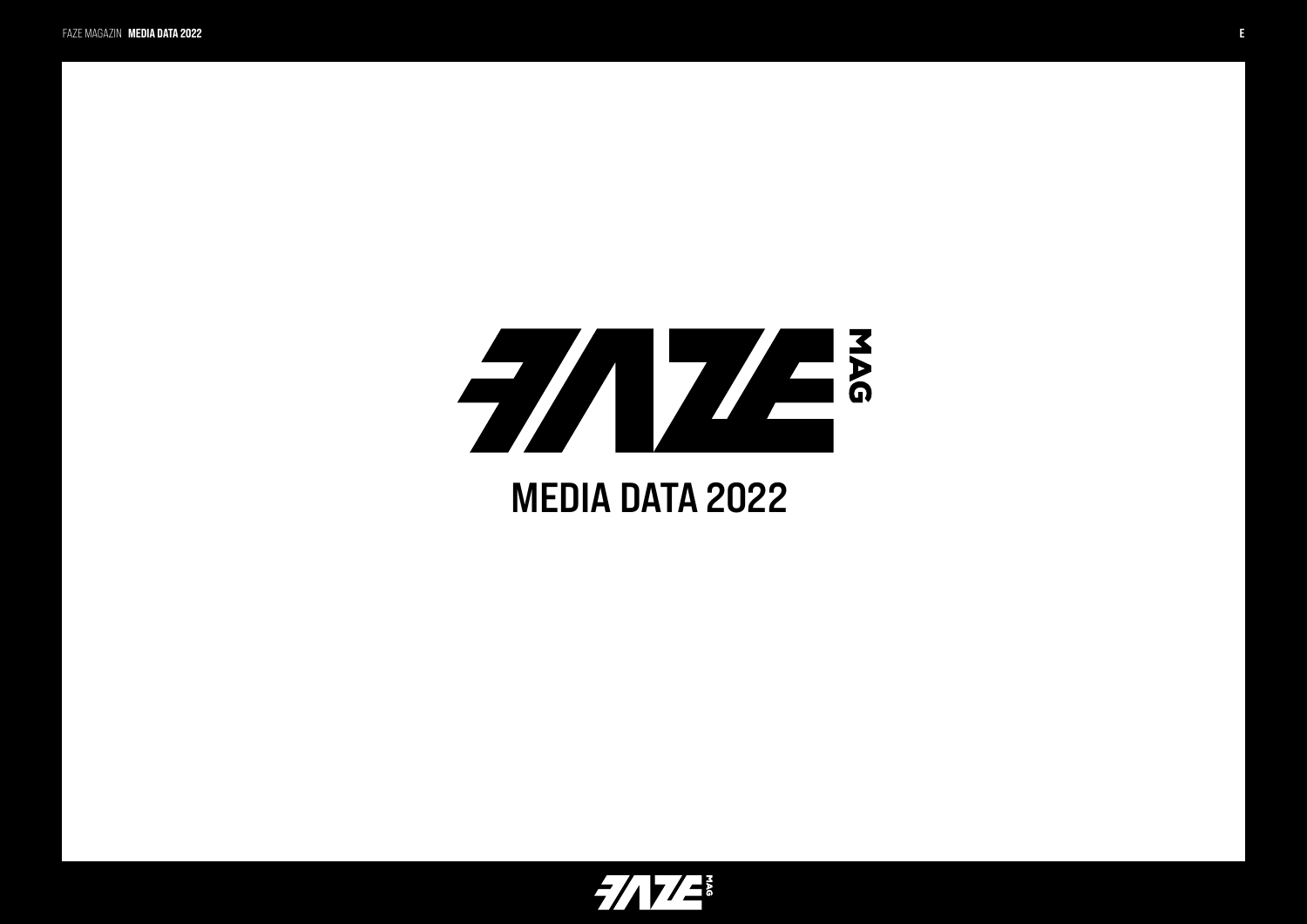### FAZE MAGAZIN

Every month the magazine publishes a new print issue which is available offline at newsagents, train stations, gas stations, etc., as well as an online version via keosk and Readly. Editors of the magazine have long term experience inside the electronic music scene, which enables them to deliver fundamental background insights and picking up on new trends and future developments.

Every month FAZEmag delivers interesting interviews with artists, important news around the club and music scene, as well as covering trends in the areas of lifestyle, books, TV shows and upcoming movies. Furthermore, it includes hundreds of reviews of upcoming EPs, LPs and compilations, technical equipment plus tips about club events and festivals. In addition to the reading content, every issue includes an exclusive DJ mix from a selected national or international act. Every issue comes with a code so the mix can be easily downloaded on our website.

www.fazemag.de

Besides the print edition FAZEmag also delivers online news on a daily basis. Users can interact with the magazine and the editors behind by commenting, reviewing or sharing the articles. The monthly DJ mix, photo galleries, our regularly updated festival schedule and much more guarantees comprehensive information about the music scene worldwide.

The website fazemag.de offers daily published news articles, music and technical reviews as well as event tips. The aim is to share diversified contents both for the user as well as for the artists, event organisers and media partners.

With fazemag.ch and fazemag.at we give our best to get closer to our users in Austria and Switzerland, sharing local topics more prominently.

fazemag.de is the strongest editorial portal for electronic music and club culture in Germany, Austria and Switzerland.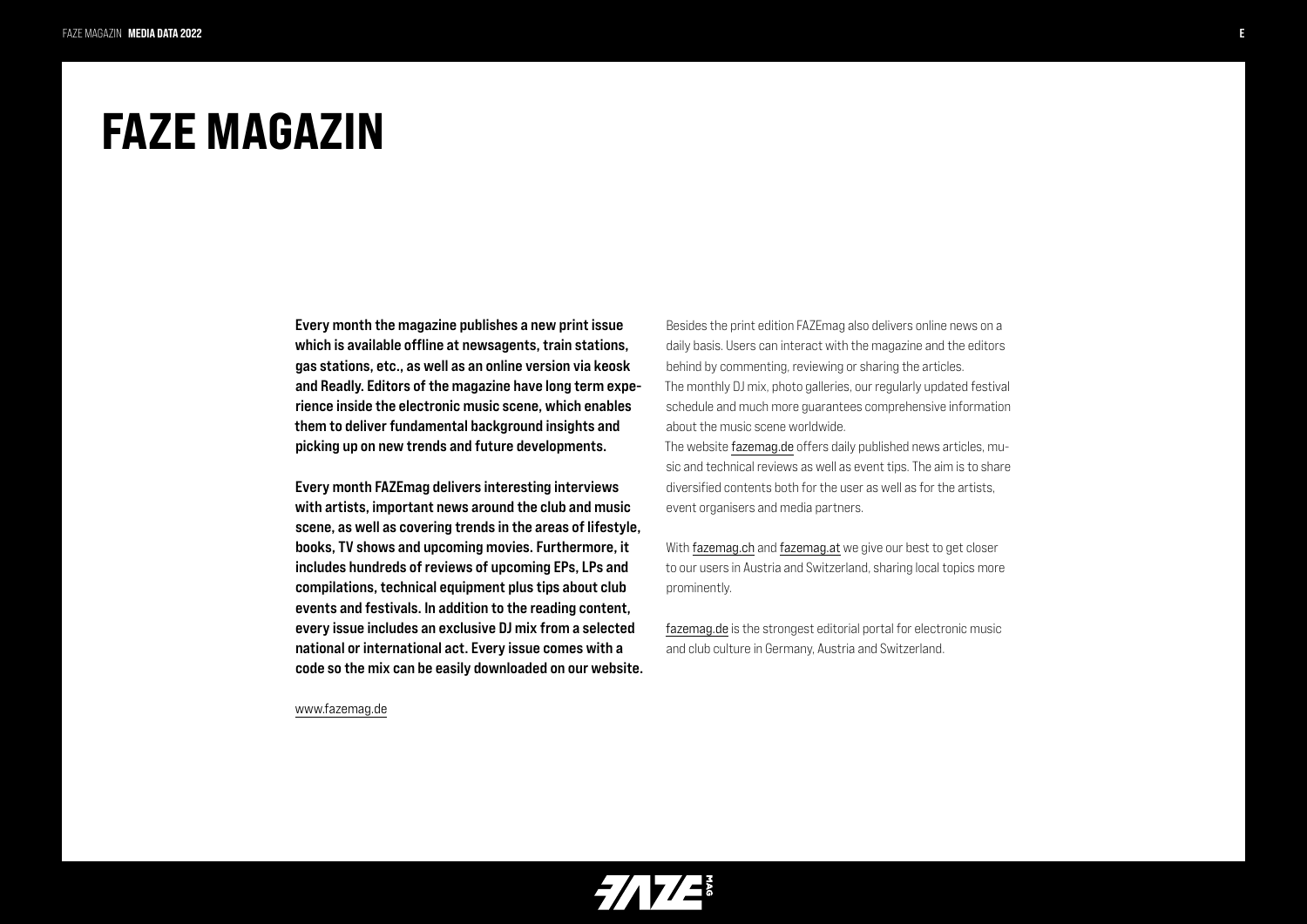# PRICES

### all prices are subtotal prices

| PRINT (4C)                                                                                                                                           |                                                                                                                                              | ONLINE (TKP)                                                                                                                                                                                                                     | <b>FEATURES (HEAD)</b>                                                                                                                                                                                                                                                                                                               | <b>PURCHASE &amp; SUBSCRIPTION</b>                                                                                                                                                                                             |                                                                                        |
|------------------------------------------------------------------------------------------------------------------------------------------------------|----------------------------------------------------------------------------------------------------------------------------------------------|----------------------------------------------------------------------------------------------------------------------------------------------------------------------------------------------------------------------------------|--------------------------------------------------------------------------------------------------------------------------------------------------------------------------------------------------------------------------------------------------------------------------------------------------------------------------------------|--------------------------------------------------------------------------------------------------------------------------------------------------------------------------------------------------------------------------------|----------------------------------------------------------------------------------------|
| 2/1<br>1/1<br>1/1 (Cover inside)<br>1/2<br>1/3<br>1/4<br><b>PLACEMENT SURCHARGE</b><br>U4 backcover<br>U2 inside front cover<br>U3 inside back cover | 7.500,00 EUR<br>4.400,00 EUR<br>4.400,00 EUR<br>2.900,00 EUR<br>2.000,00 EUR<br>1.600,00 EUR<br>5.500,00 EUR<br>4.800,00 EUR<br>4.600,00 EUR | Fullsize Banner<br>15,00 EUR<br>30,00 EUR<br>Medium Rectangle<br>Header Banner<br>40,00 EUR<br>ContentAd<br>50,00 EUR<br>80,00 EUR<br>Website takeover<br>Special advertising formats on request<br>Terms of payment: in advance | <b>Story telling</b><br><b>Content production</b><br><b>Festival promotion</b><br><b>Club features</b><br>Label features<br><b>Artist features</b><br>Native advertising<br><b>Advertorials</b><br>Online-/social media campaigns<br><b>Event promotion</b><br><b>Moving content</b><br>Event conception, organisation & realisation | <b>PRINT</b><br>single issue<br>year subscription<br>2 year subscription<br>eMag<br>for Android (Keosk)<br>for iOS (iOS-App-Store)<br>single issue<br>3 issuue subscription<br>6 issuue subscription<br>12 issuue subscription | 5,90 EUR<br>62,00 EUR<br>102,00 EUR<br>3,59 EUR<br>12,99 EUR<br>17,99 EUR<br>33,99 EUR |
| agency discount                                                                                                                                      | 15 %                                                                                                                                         |                                                                                                                                                                                                                                  | <b>Customer events</b>                                                                                                                                                                                                                                                                                                               |                                                                                                                                                                                                                                |                                                                                        |
| <b>VOLUME DISCOUNT</b><br>6 ad pages or more<br>8 ad pages or more<br>12 ad pages or more                                                            | 10 %<br>15 %<br>20%<br><b>Deviating prices:</b> The publishing company reserves the<br>right to charge deviating rates for specific topics.  |                                                                                                                                                                                                                                  | Prices on request                                                                                                                                                                                                                                                                                                                    |                                                                                                                                                                                                                                |                                                                                        |

 $7/17/2$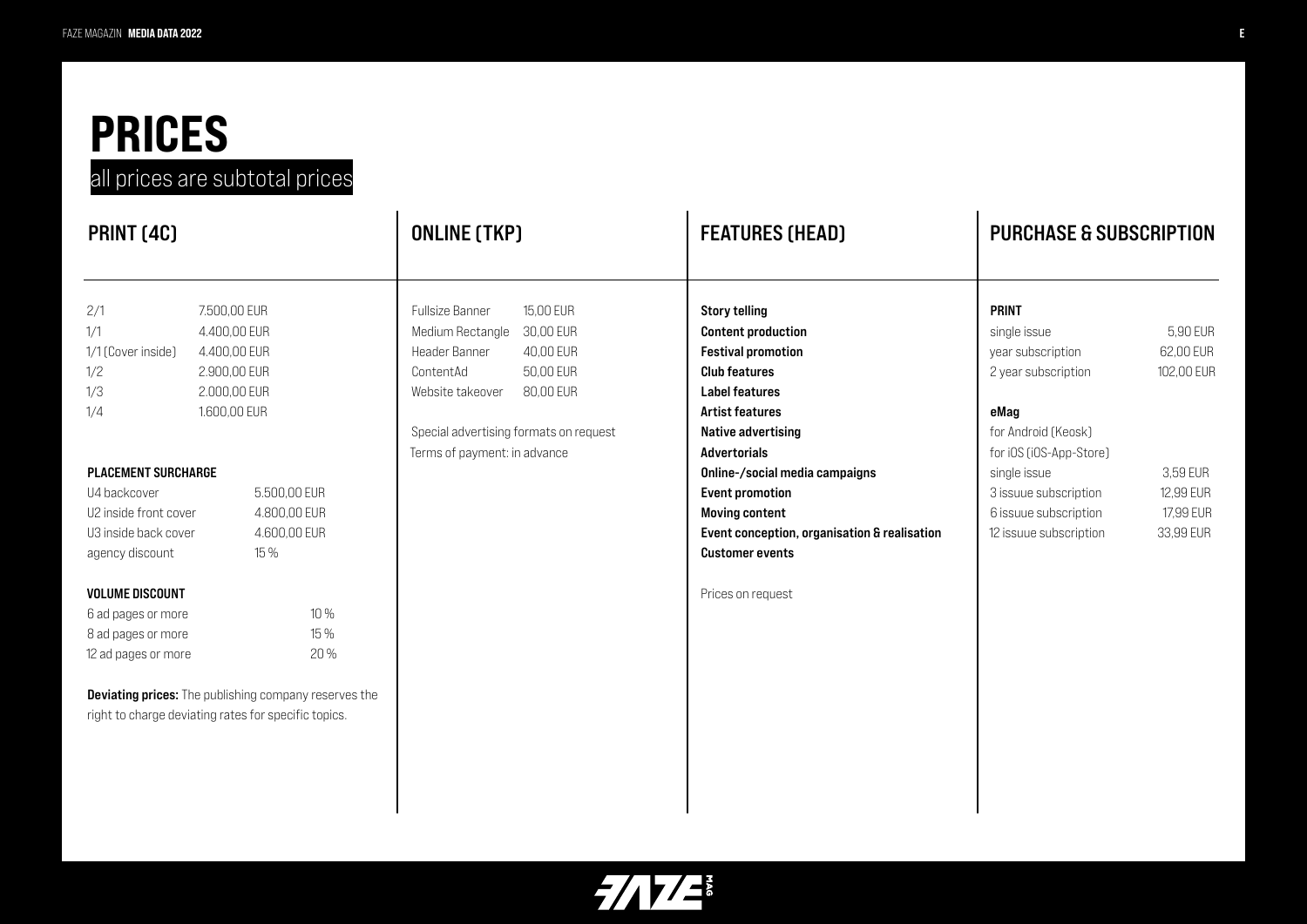# ADVERTISEMENT PRICES: DESKTOP BANNERS

Banner options and sizes (will be published on www.fazemag.de)



#### Medium Rectangle 300 x 250 px

JPG or GIF file max. 80 kb

NOTICE: Save files in higher resolution to avoid representation errors on the website.

Header Banner

728 x 90 px JPG or GIF file max. 80 kb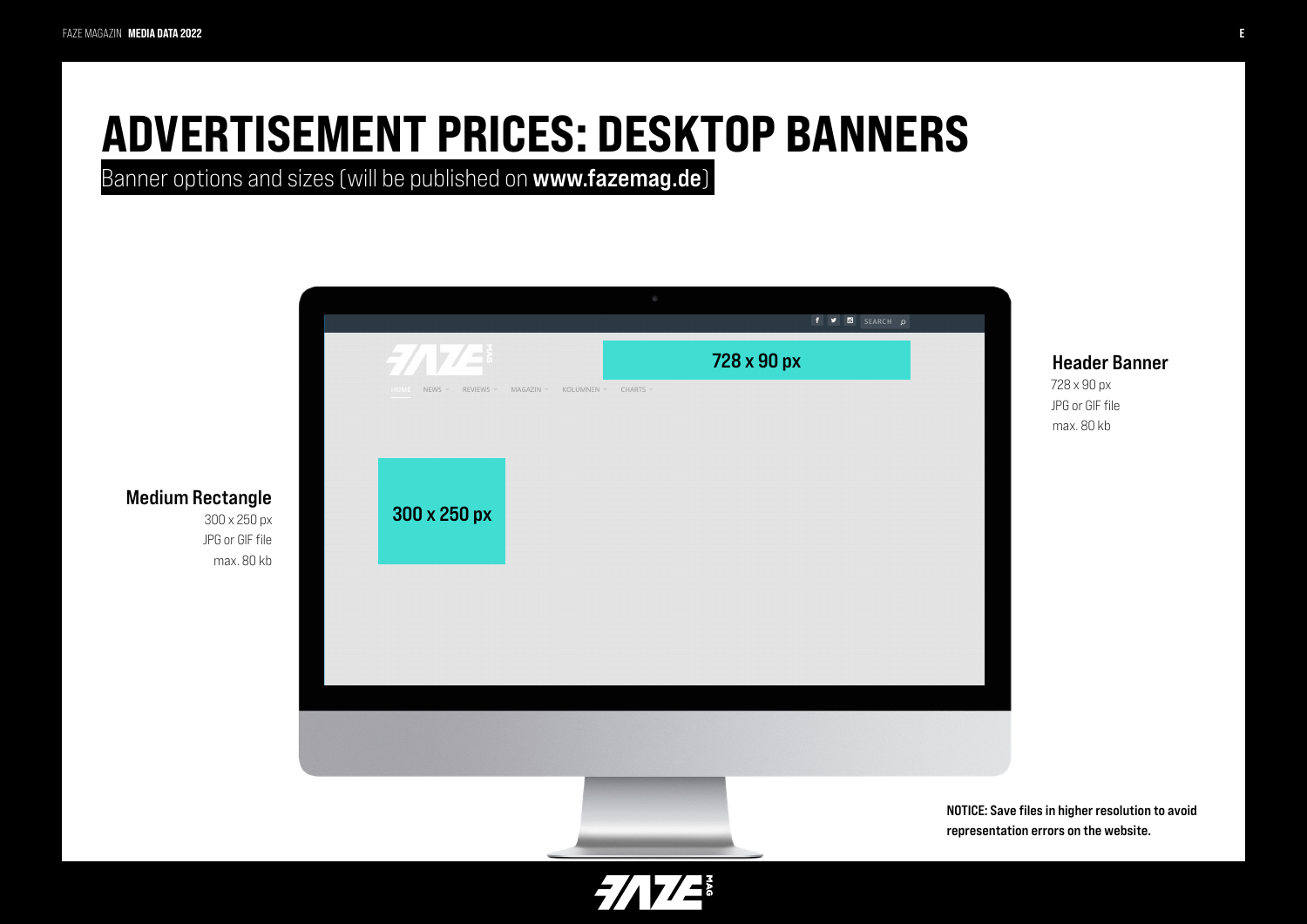## ADVERTISEMENT PRICES: MOBILE DEVICES

Options and sizes (will be published on www.fazemag.de)



Classic Banner 300 x 50 JPG or GIF file

max. 80 kb

Medium Rectangle

300 x 250 px JPG or GIF file max. 80 kb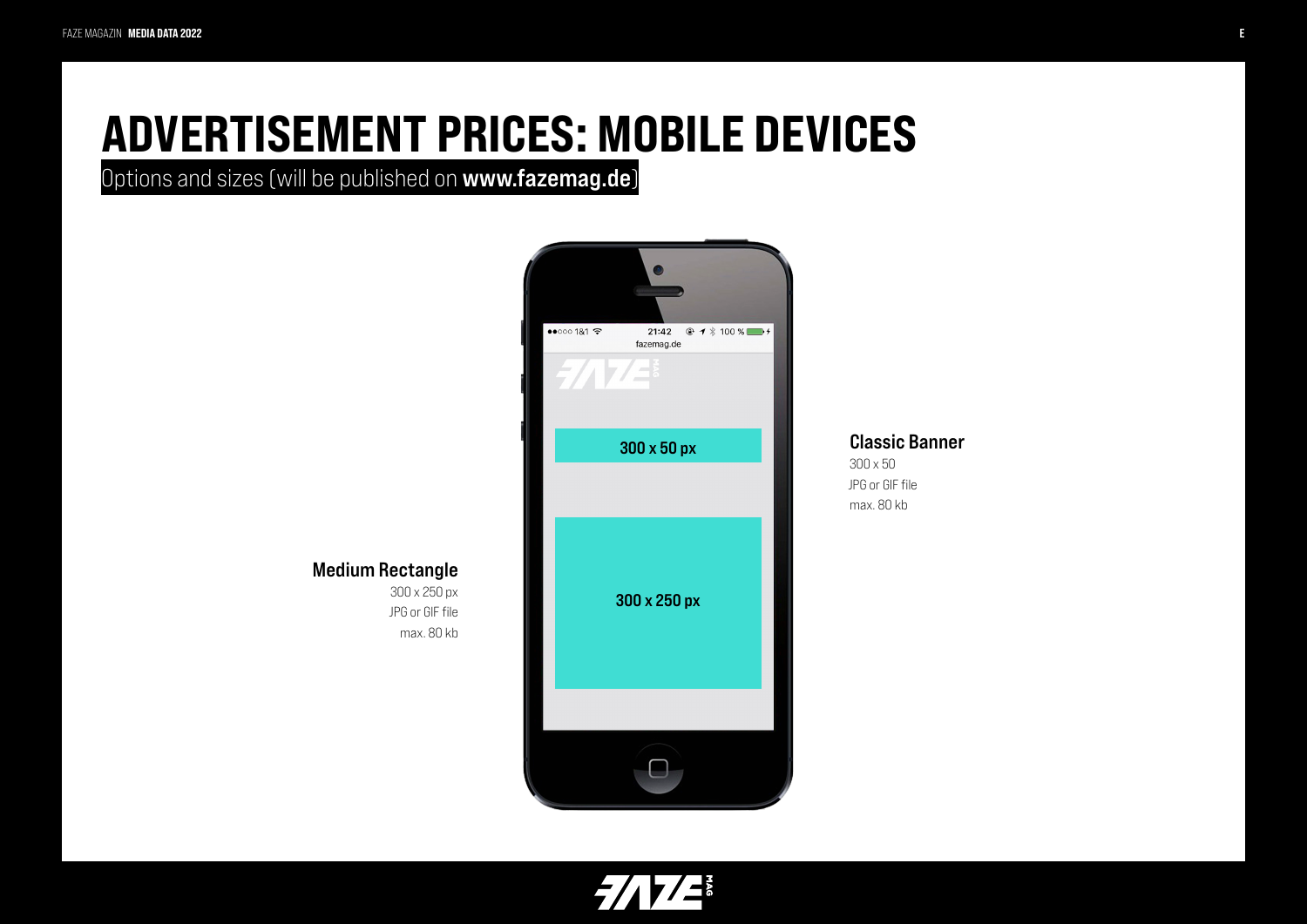### ADVERTISING FORMATS FOR PRINT bleed: 3 mm

2/1 page 420 x 297 mm 1/3 page portrait 70 x 297 mm 1/1 page 210 x 297 mm 1/3 page langscape 210 x 99 mm 1/2 page portrait 105 x 297 mm 1/4 page portrait 52,5 x 297 mm 1/2 page landscape 210 x 148,5 mm 1/4 page corner 105 x 148,5 mm 1/8 page corner 74 x 105 mm

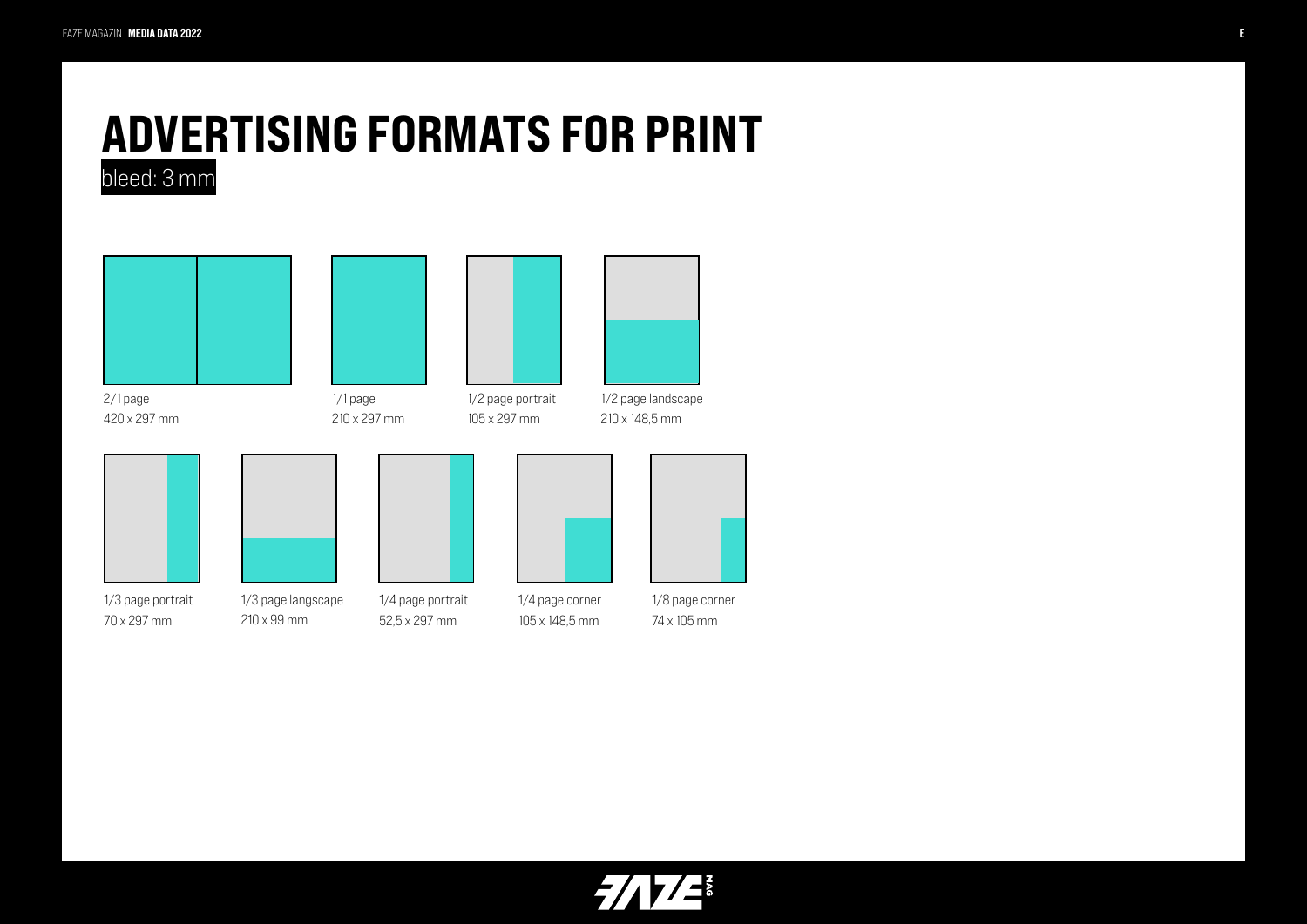FAZEmag.de 240.000 unique users/month 900.000 page impressions/month

Print edition 20.000 issues monthly

eMag 3.300 readers/month

Readly 3.900 readers/month

#### SOCIAL MEDIA

We have a viral reach of 15 million users via several social media accounts focused on electronic music and 1.2 million contacts in total that are related to the topics of electronic music.

#### Main accounts:

www.facebook.com/FAZEmagazin: 95.000 Likes in total (resulting from FAZEmag with 88.400 Likes plus several parnter pages) www.twitter.com/fazemag: 9.000 followers www.instagram.com/fazemag: 30.300 followers on two channels To the FAZEmag company count two more pages with additional 750.000 Facebook users and 33.300 instagram users.

#### **Publication frequency**

12 issues per year (monthly) On-sale date is the first Tuesday of each month

Age: 20–35 years (target audience 22–29 years)

Avarage age: 25 years

Sex: 60% male, 40% female

Educational level: High-school graduated, students and workers

Planned purchases of the target group: DJ equipment, computers, mobile phones, production equipment, fashion & consuming goods, games

#### Characteristics of target group (strong focus on):

 leisure activities, music, scene, lifestyle as well as an extraordinary high affinity for technology

### REACH REACH REACH AUDIENCE REACH TECHNICAL SPEZIFICATIONS

Printed format: 210 x 297 mm Bleed addition: 3 mm Printed method: web offset Special colours: on request Colour range: Euroscale Print sequence: black, cyan, magenta, yellow Screen: 60 screen

PRINTING DOCUMENTS open data: InDesign, Photoshop, Illustrator closed data: pdf (bevorzugt), jpg, eps, tif

SEND PRINTING DOCUMENTS Via e-Mail: grafik@fazemag.de Via mail: FAZE Magazin, c/o Butan Office Friedrich-Ebert-Str. 114, 42117 Wuppertal, Germany

#### info@fazemag.de

CONTACTS Sven Schäfer: sven@fazemag.de Tassilo Dicke: tassilo@fazemag.de Rafael Da Cruz: rafael@fazemag.de

### **Distribution** DMV DER MEDIENVERTRIEB GMBH & CO. KG Meßberg 1 20086 Hamburg

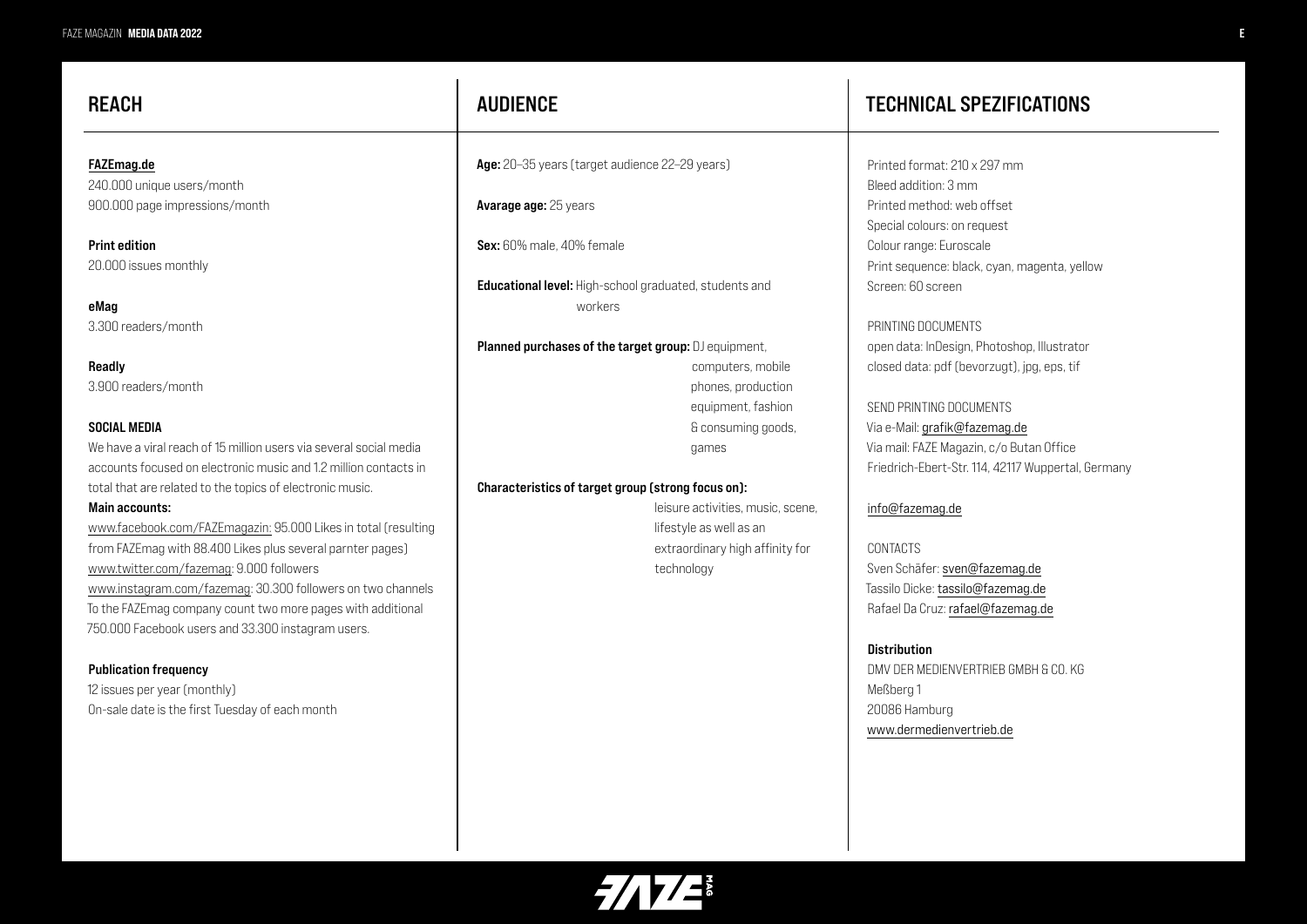## PRODUCTION PLAN 2022

| <b>ISSUE</b>                              | <b>DEADLINE FOR PRINTED DATA</b> | <b>PRINT MAGAZINE RELEASE</b> |
|-------------------------------------------|----------------------------------|-------------------------------|
| 119                                       | 18.12.2021                       | 04.01.2022                    |
| 120                                       | 19.01.2022                       | 01.02.2022                    |
| 121 (Jubiläumsausgabe - 10 Jahre FAZEmag) | 15.02.2022                       | 01.03.2022                    |
| 122                                       | 20.03.2022                       | 05.04.2022                    |
| 123                                       | 19.04.2022                       | 03.05.2022                    |
| 124                                       | 22.05.2022                       | 07.06.2022                    |
| 125                                       | 20.06.2022                       | 05.07.2022                    |
| 126                                       | 19.07.2022                       | 02.08.2022                    |
| 127                                       | 22.08.2022                       | 06.09.2022                    |
| 128                                       | 20.09.2022                       | 04.10.2022                    |
| 129                                       | 19.10.2022                       | 02.11.2022                    |
| 130                                       | 21.11.2022                       | 06.12.2022                    |
|                                           |                                  |                               |

 $\frac{1}{2}$ 7/